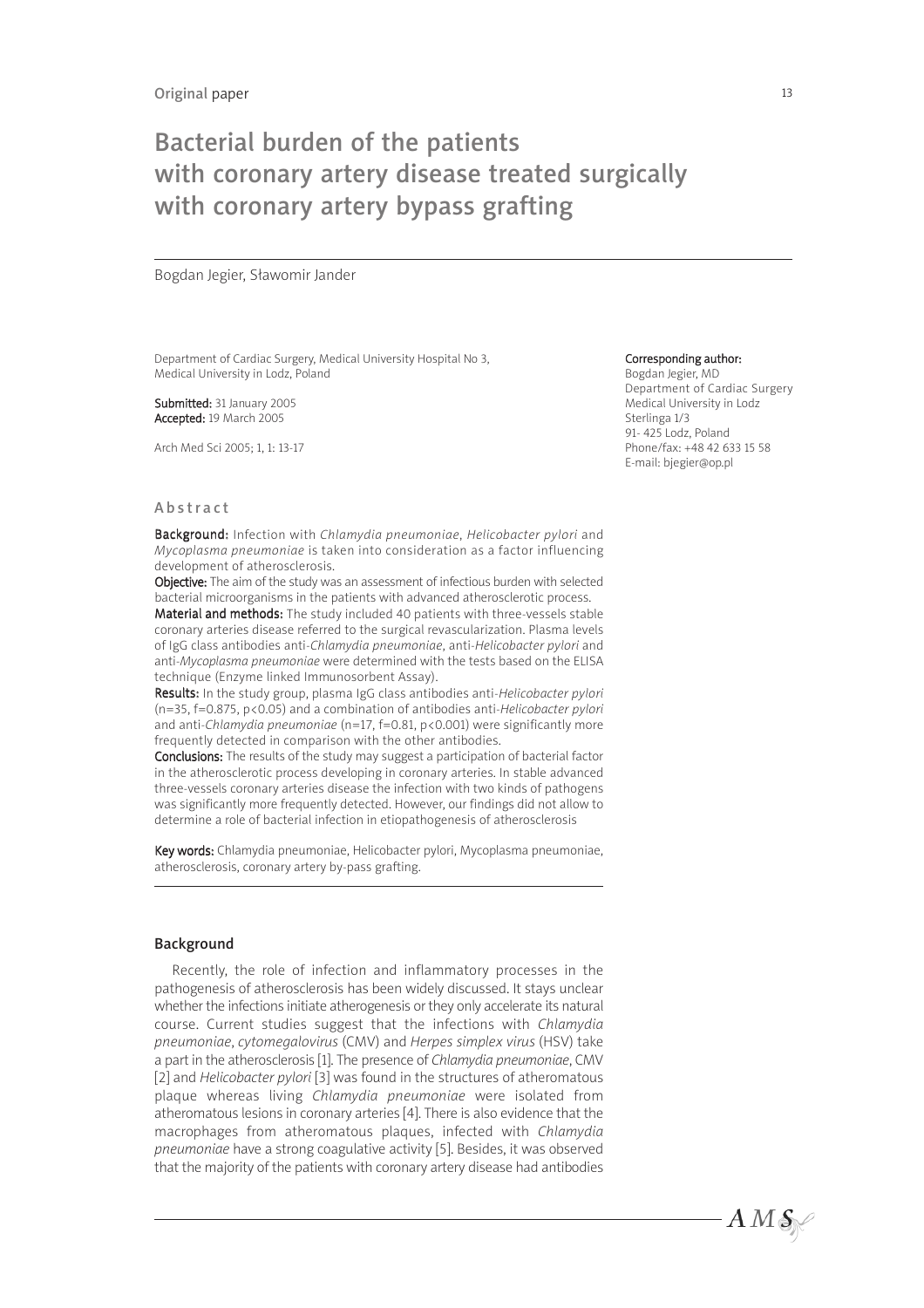against Chlamydia pneumoniae, suggesting a past infection with this microorganism [6].

The attention is also paid to the potential relationship between a prevalence of infections with Mycoplasma pneumoniae, Hemophilus influenzae and Hepatitis A virus (HAV) and a presence of ischemic heart disease [7].

Among potential mechanisms of atherogenic action of microorganisms, their direct effects on the vessel wall and systemic activation of inflammatory processes, including chronic inflammation, are considered. However, the causality of bacterial and viral infections and development and progression of atherosclerosis is still not definitely clear. Recently, the burden with various pathogens is emphasized rather than the causality of monoinfection [8]. The aim of this study was to assess the infectious burden with selected microorganisms in the patients with advanced atheromatous process referred to direct myocardial revascularization.

## Material

The study group comprised 40 patients (32 men and 8 women) aged from 32 to 67 years (mean age 54.2±7.6 years) with clinical presentation of stable angina caused by three-vessels coronary artery disease, referred to coronary artery bypass grafting (CABG) on cardiopulmonary bypass. The family history of cardiovascular diseases was positive in 26 patients (f=0.65), arterial hypertension was observed in 24 patients (f=0.6) and 5 patients had diabetes (f=0.125). Fourteen patients (f=0.35) had a history of transmural myocardial infarction. Left ventricular ejection fraction (LVEF) in the study group was from 40% to 79%, mean 55.8±9.5%. Peptic ulcer was previously diagnosed in 10 patients (f=0.25) but only one of them underwent the eradication. All these patients had a gastroscopy performed preoperatively to exclude the acute process.

Table I. Clinical characteristic of the study group

|                                | Number<br>of patients | Fraction |
|--------------------------------|-----------------------|----------|
| Gender (M)                     | 32                    | 0.8      |
| Positive family history        | 26                    | 0.65     |
| Previous myocardial infarction | 14                    | 0.35     |
| <b>Diabetes</b>                | 5                     | O 125    |
| Hypertension                   | 24                    | 0.6      |
| Cigarette smoking              | 35                    | 0.875    |
| History of peptic ulcer        | 10                    | 0.25     |
| BMI >25<30/Overweight          | 24                    | 0.6      |
| BMI >30/Obesity                | 5                     | 0.125    |

BMI – Body Mass Index

Nearly 75% of the patients (n=29, f=725) had improper, elevated body mass index (BMI). Five of them were obese (f=0.125) and 24 had overweight (f=0.6). In the study group, mean BMI was  $28\pm3.6$ kg/m2 . Detailed clinical characteristics of the study group are shown in Table I.

The majority of the patients had a history of smoking (n=35, f=0.875) and 14 of them (f=0.35) did not give up the habit until the operation. The intensity of smoking in the study group is presented in Table II.

The patients from the study group had a various intensity of lipid disorders. Almost all of them (n=37, f=0.925) were chronically (three months or longer) treated with statins. The values of each lipid fractions are shown in Table III.

The exclusion criteria:

- 1. Presence of infectious disease within last three months
- 2. Fever
- 3. Use of immunosuppressants
- 4. Neoplastic diseases
- 5. Immunological diseases
- 6. Acute coronary event within last three months

#### Methods

The data on positive family history, past and current co-morbidities, cigarette smoking and drugs use of the patients were taken from the anamnesis. Body mass index (BMI) was calculated from the following formula:

BMI=body mass (kg) /height  $(m^2)$ 

According to the World Health Organization (WHO) recommendations an overweight was diagnosed in the patients with BMI higher than 25 kg/m2 and an obesity was diagnosed in those with BMI higher than 30 kg/m<sup>2</sup>.

The progression assessment of atheromatous lesions in coronary arteries was made based on the analysis of selective coronary angiograms.

The left ventricular systolic function was estimated on the basis of ejection fraction taken from echocardiography (Hewlett Packard SONOS 2000, 3.5-2.7 MHz sound).

The IgG class antibodies against Helicobacter pylori were determined using an immunoenzymatic test based on the ELISA (Enzyme Linked Immunosorbent Assay) method (DIESSE Diagnostic Senese, Siena, Italy). The antibodies level measurements were taken twice from each blood sample, then an arithmetical mean was calculated. According to the manufacturer's recommendations the assay result was considered positive when higher than 1.1 AU (arbitrary units).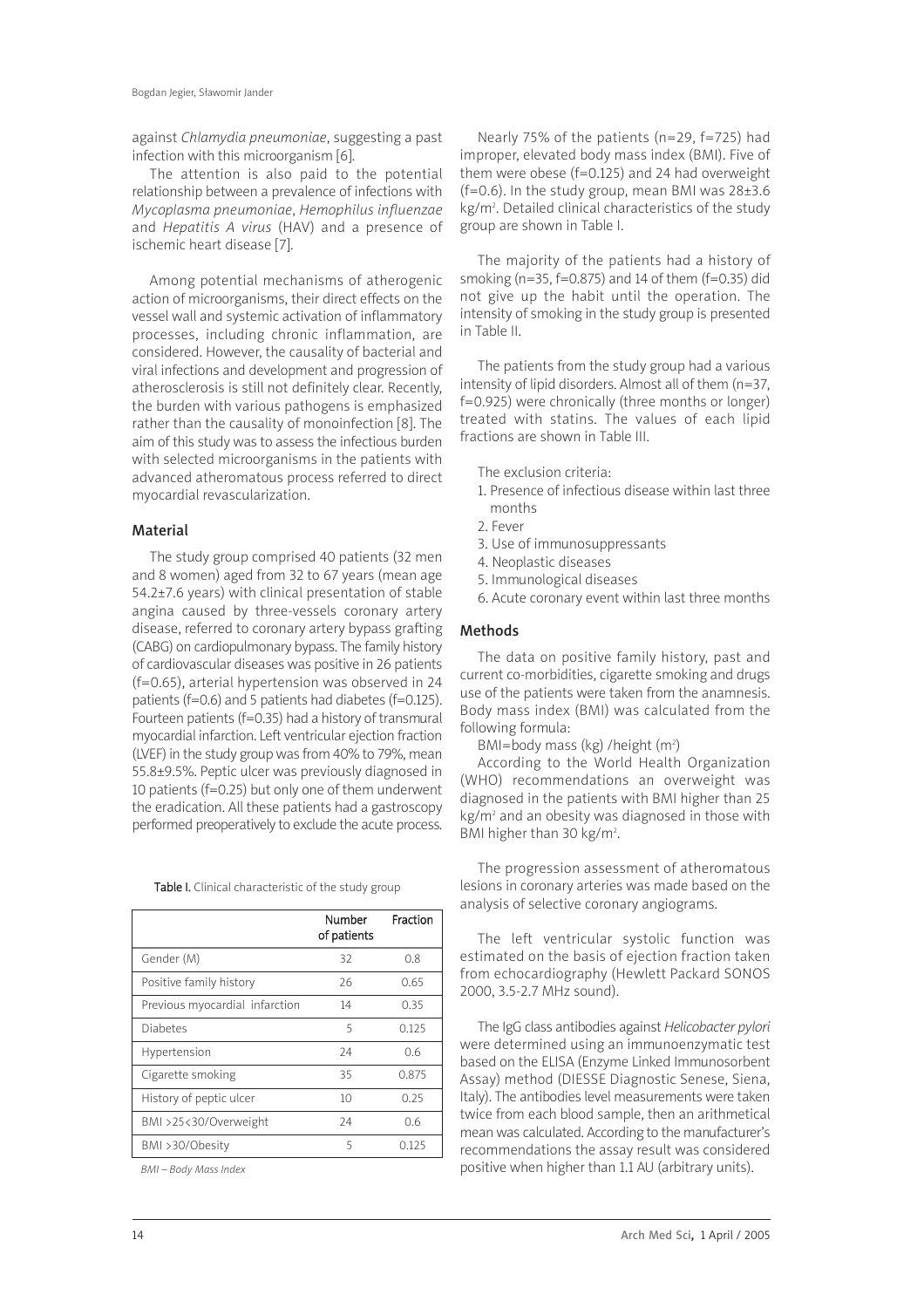|                              |    |      | Number<br>of cigarettes/day | Years<br>of smoking   | Years from<br>cessation of smoking |
|------------------------------|----|------|-----------------------------|-----------------------|------------------------------------|
|                              | n  |      | $\pm$ SD (MED)              | $±SD$ (MED)           | $\pm$ SD (MED)                     |
| History of cigarette smoking | 35 | 0.75 | 24.43±11.93 (20)            | $25.69 \pm 8.73$ (28) | -                                  |
| Current smokers              | 14 | 0.35 | 25.36±11.68 (22.5)          | $27.14 \pm 8.06(30)$  | $\overline{\phantom{a}}$           |
| <b>Fx-smokers</b>            |    | 0525 | $23.81 \pm 12.34(25)$       | $24.71 \pm 9.21$ (20) | $10.05 \pm 8.21(11)$               |
|                              |    |      |                             |                       |                                    |

Table II. Intensity of smoking habits in the study group

n – number of patients

f – fraction

MED – median

The IgG class antibodies against Chlamydia pneumoniae and Mycoplasma pneumoniae were determined with immunoenzymatic method EIA (Enzyme Immunoassay – Institute Virion Ltd., Zürich, Switzerland). Analogically to Helicobacter pylori a mean was calculated from two measurements. The results were considered positive when higher than 9 U (units).

In statistic analysis location and dispersion measures (arithmetic mean, Maximal and minimal values, median and standard deviation) were involved. The comparisons were performed using t-Student test. P value lower than 0.05 was considered the significance level.

## Results

Nearly one hundred per cent (n=39, f=0.975) of the study group patients were seropositive considering the determined antibodies. The presence of antibodies against one or two of the pathogens was observed in over three fourths of the patients (n=33, f=875). The antibodies against Helicobacter pylori were detected the most frequently (n=35, f=0.875), next the antibodies against Chlamydia pneumoniae (n=25, f=0.625). The antibodies against Mycoplasma pneumoniae were found in one third of the patients (n=12, f=0,3). The above differences were statistically significant. In the assessed material, the antibodies against two of the pathogens were detected significantly more frequently (n=21, f=0.525) than against one (n=12, f=0.3; p<0.05) or three (n=6, f=0.15; p<0.01) of the microorganisms. In the subset with the positive antibodies against only one pathogen, those against Helicobacter pylori were predominant (n=9, f=0.75) and in the subset with positive antibodies against two pathogens the combination of anti-Helicobacter pylori and anti-Chlamydia pneumoniae were the most common (n=17, f=0.81). These differences were also statistically significant. The profile of antibodies present in the study group is shown in Table IV.

In the subset with positive history of peptic ulcer all patients (n=10) were seropositve as far as the antibodies against Helicobacter pylori were concerned. Half of them  $(n=5, f=0.5)$  had also positive antibodies against Chlamydia pneumoniae and in two (f=0,2) the antibodies against Mycoplasma pneumoniae were detected. One patient from this subset had the antibodies against all three assessed pathogens. The characteristics of the antibodies present in the subset with positive history of peptic ulcer are presented in Table V.

## Discussion

On the basis of the current experimental and clinical studies, the detection of the microorganisms presence in atheromatous plaque structures and the results of serological analyses, the hypothesis was made that some of the pathogens may play a significant role in atherogenesis, and the others may contribute to the disease development by systemic inflammatory process. Significantly increased concentrations of the inflammatory markers were observed only in 30% of the patients with stable three-vessel coronary artery disease [9]. It results from the epidemiological data that the infection with Chlamydia pneumoniae is widespread as respiratory tracts inflammation with a tendency to frequent recurrences. Chlamydia pneumoniae is an intracellular microorganism and it multiplies in all histological structures related with the atheromatous process: in macrophages, endothelial and smooth muscle cells. It may release cytokines from infected cells and stimulate the immunological system of the

Table III. Lipid profile the study group

|            | Range<br>(mg/dl) | Average ±SD<br>(mg/dl) | MED<br>(mg/dl) |
|------------|------------------|------------------------|----------------|
| <b>TCH</b> | $110 - 336$      | 204.95+56.66           | 206.5          |
| <b>HDI</b> | $30 - 85$        | $52.2 + 12.28$         | 53             |
| I DI       | $44 - 197$       | 120.18+44.92           | 123.5          |
| TG         | 60-678           | 163.75±122.37          | 129.5          |

TCH – total cholesterol

HDL – HDL cholesterol LDL – LDL cholesterol TG –triglycerides

MED – median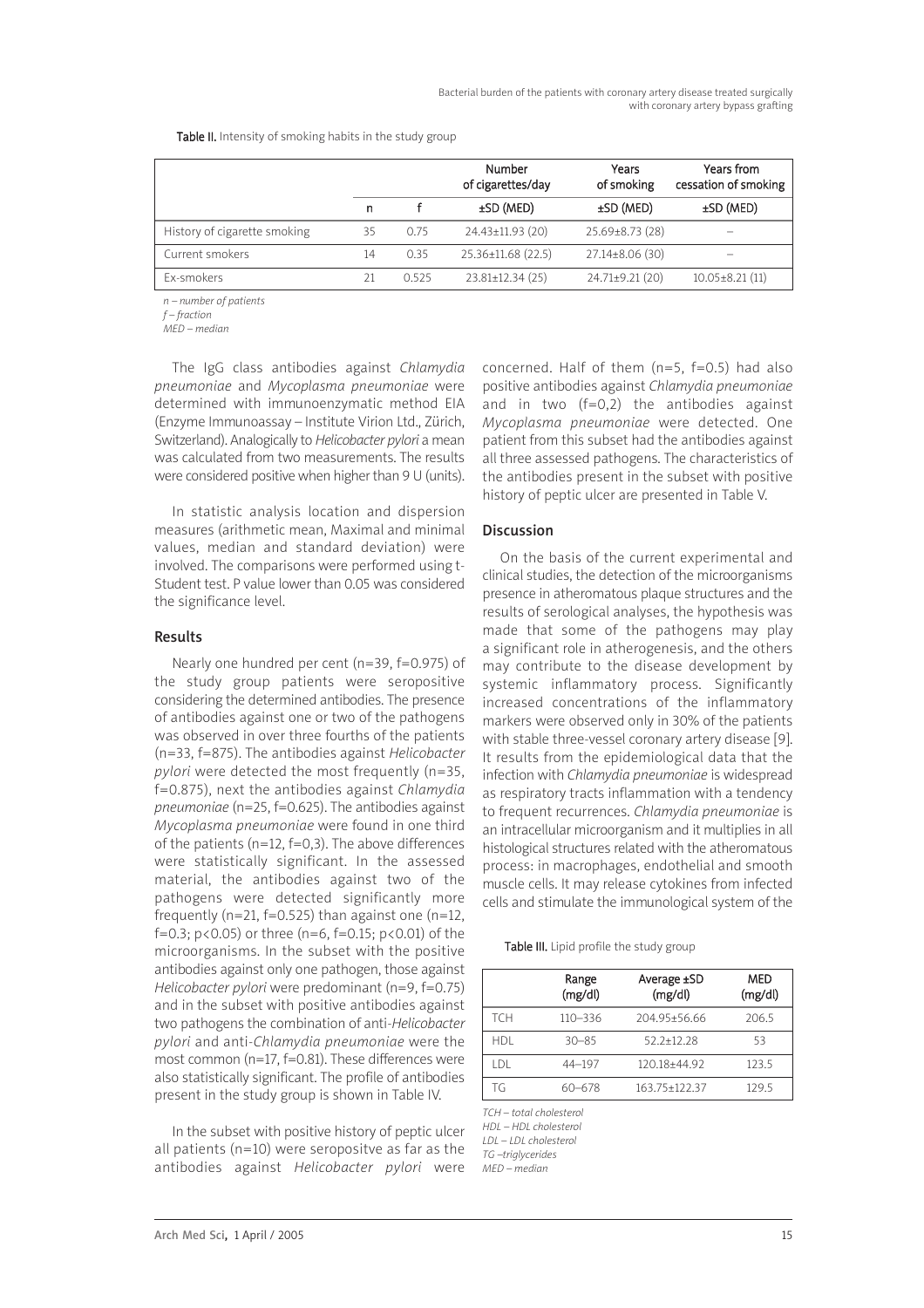|   | $n$ – number of patients<br>(fraction)  | 1 pathogen<br>$n=12(0.3)$              | 2 pathogens<br>$n=21(0.525)$                        | 3 pathogens<br>$n=6(0.15)$ |
|---|-----------------------------------------|----------------------------------------|-----------------------------------------------------|----------------------------|
| н | 35(0.875)                               | 9(0.75)                                | $H-C 17 (0.81)$                                     |                            |
|   | 25(0.625)                               | 2(0.17)                                | $H-M 1 (0.05)$                                      |                            |
| M | 12(0.3)                                 | 1(0.08)                                | $M-C$ 3 (0.14)                                      |                            |
|   | p<0.05 H vs C, C vs M<br>p<0.001 H vs M | p<0.05 H vs C, H vs M<br>p>0.05 C vs M | p<0.001 H-C vs H-M, H-C vs M-C<br>p>0.05 H-M vs M-C |                            |

Table IV. Presence of anti-Helicobacter pylori (H), anti-Chlamydia pneumoniae (C) and anti-Mycoplasma pneumoniae (M) antibodies in the study group

n – number of patients

f – fraction

host. These data established the role of Chlamydia pneumoniae in the inflammatory theory of atherosclerosis. However, the prevalence of antibodies against Chlamydia pneumoniae in the general population is high, as well as those against cytomegalovirus and Helicobacter pylori, and this fact diminishes the value of serological findings in the analyses of one pathogen causality. Zhu et al. [8] presented the conception of total pathogens burden. Determinig the IgG class antibodies against mixed bacterial and viral flora (Chlamydia pneumoniae, CMV, HSV-1, HSV-2 and HAV) in the group of patients who underwent coronary angiography, Zhu et al. found that the prevalence of coronary artery disease grew with the number of microorganisms. They documented the presence of coronary artery disease in as much as 85% of patients with antibodies against five pathogens and in 48% of patients with antibodies against two or less pathogens.

There were also attempts to establish the relationship between infective burden and the prevalence of cardiovascular events [10, 11]. The findings of these studies indicated for the positive relation between increasing infective burden and a risk of death or myocardial infarction. It should be emphasized that this risk was related to viral *herpes* infections [10, 11] because the investigators from the Zhu group did not find in their material the relationship between

Table V. Presence of anti-Helicobacter pylori (H), anti-Chlamydia pneumoniae (C) and anti-Mycoplasma pneumoniae (M) antibodies in the group of patients with peptic ulcer history (n=10)

| 1 pathogen<br>$n=2(0.2)$ | 2 pathogens<br>$n=7(0.7)$ | 3 pathogens<br>$n=1(0.1)$ |
|--------------------------|---------------------------|---------------------------|
| 2(0.2)                   | $H-C 5 (0.71)$            |                           |
|                          | $H-M 2 (0.29)$            |                           |
|                          | $C-M$ $\Omega$            |                           |
|                          | $>0.05$ H-C vs H-M        |                           |

n – number of patients

f – fraction

increasing bacterial burden (Chlamydia pneumoniae and Helicobacter pylori) and the prevalence of myocardial infarction or cardiovascular death, in contrast to increasing viral burden [10]. Another group of researchers, the authors of the German AtheroGene Study [11] found a weak positive relationship between increasing burden with mixed flora, and a strong one between viral burden of herpes family (CMV, HSV-1, HSV-2) and the risk of coronary event occurrence. Whereas, in the AtheroGene study [7] they found that the infective burden, mostly the bacterial one, correlated with the extent of atheromatous process (involvement of two or more vascular regions).

The results of studies on the infective burden of patients with advanced atheromatous image of critical multivessel stenoses in coronary angiography, referred to the direct myocardial revascularization (CABG) can be found sporadically in the literature. The intraoperatively taken tissue samples were searched for the presence of genetic material of microorganisms [3, 12]. In one of the studies [3] serological tests were used. Our material concerns a similar group of patients. In the present study we analyzed the prevalence of antibodies against three bacteria, including two extracellular ones: Mycoplasma pneumoniae and Helicobacter pylori. In our material, the prevalence of Helicobacter pylori is similar to this presented in the AtheroGene Study, whereas the prevalence of Chlamydia pneumoniae and Mycoplasma pneumoniae is lower [7]. On the other hand, in our series the prevalence of Helicobacter pylori is higher than in the study of Kowalski et al. [3]. The results of the present study are partially different from the data in the literature. Probably it results from the differentiation of the analyzed groups and the number of pathogens determined. In our study we analyzed bacterial flora, whereas in the literature the studies concern mixed bacterial and viral one. In the present material the combination of two pathogens was found significantly more frequently. It can be caused by the choice of determined microorganisms. It seems that the global determination of antibodies against a number of bacteria and viruses of probable atherogenic action